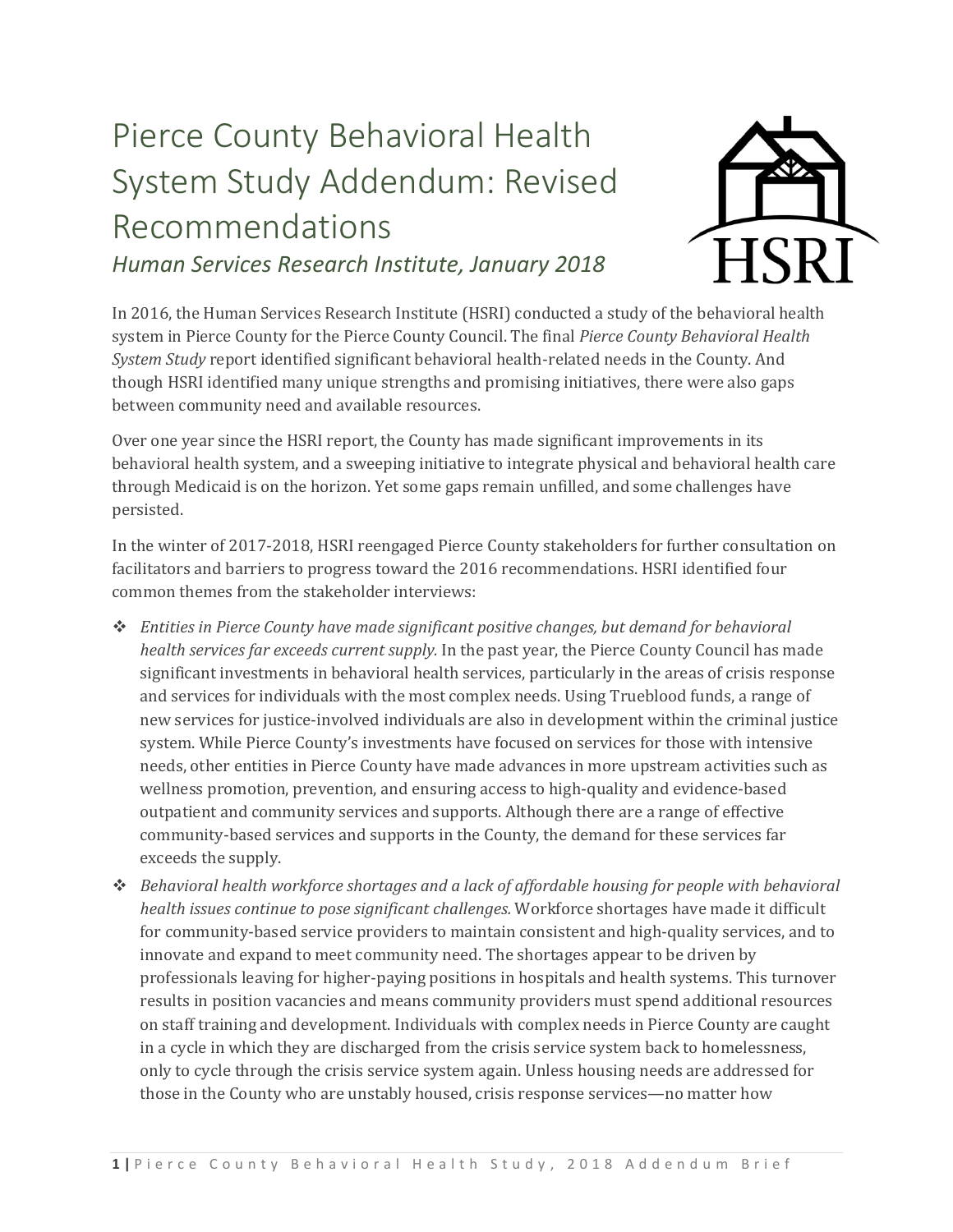robust—will not result in long-term wellness for these individuals, and the system will continue to bear the high costs of these often-unnecessary services.

- ❖ *Stakeholders are concerned about ensuring the complex needs of people with significant behavioral health conditions are met as integration takes place.* As a Medicaid Financial Integration mid-adopter, Pierce County is embarking on a major shift in the delivery of Medicaid-funded physical and behavioral health services. Stakeholders voiced numerous concerns related to: preserving innovative services currently supported through the behavioral health organization; ensuring physical health providers and payers adhere to recovery principles and offer a full service continuum that addresses the social determinants of health; financial sustainability of community-based behavioral health services in the long and short term; and addressing the needs of non-Medicaid Pierce County residents. Ensuring that people with significant behavioral health–related needs don't "fall through the cracks" will take careful planning, coordination, and leadership in the coming year.
- ❖ *Now more than ever, there's a need for a central coordinating body*. Almost universally, stakeholders said the need for coordination is stronger than ever, particularly as the County is taking a larger role in behavioral health and as integration moves forward. At the same time, stakeholders expressed concern about duplication of efforts and "committee fatigue." Given the broad scope of behavioral health needs in the County and the complexity of the County systems, all stakeholders endorsed the need for a central coordinating body that:
	- $\circ$  Takes a population health perspective, responsible for the social and emotional wellbeing of all 844,000 Pierce County residents, regardless of payer type and diagnosis
	- o Aims to increase direct communication between County stakeholders and promote streamlining and simplification throughout the system
	- o Engages in strong communication and coordination with the State legislature and Health Care Authority
	- $\circ$  Has a process for engaging with stakeholders including people with lived experience of the behavioral health system – and incorporating their feedback in meaningful ways
	- o Aligns with relevant local and state initiatives whenever possible
	- o Has resources and capacity to identify and respond to funding opportunities—or to coordinate responses with other County entities
	- o Has leverage to effect policy change, but keeps unfunded mandates to a minimum

The following recommendations, which use the recommendations from our 2016 report as a starting point, have been revised based on our follow-up and findings from 2017. The first recommendation is related to establishing the necessary leadership infrastructure to adopt, execute, and monitor progress toward the recommendations that follow.

These recommendations are intended to serve as a roadmap for improvement efforts. We do not expect, nor do we suggest, that Pierce County will endeavor to implement these recommendations at once. We also understand that some of these recommendations overlap with the strategic initiatives of the Pierce County Accountable Communities of Health, the Tacoma-Pierce County Health Department, and others. Our purpose is to present a starting point for the strategic process of the central coordinating body, based on our identification of community needs in the original HSRI study and in our follow-up.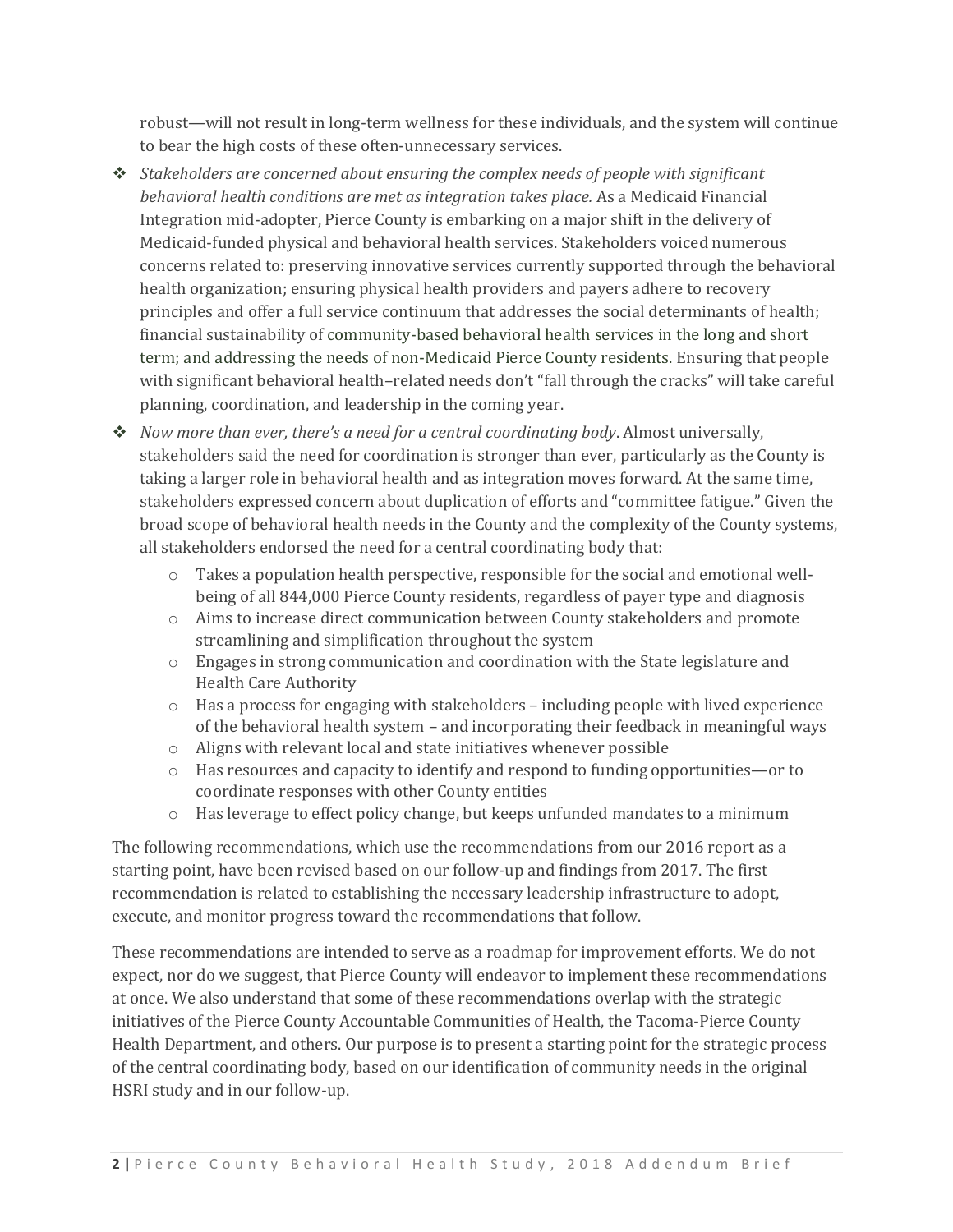## **Primary Recommendation**

## **1. Establish a central coordinating body**

- 1.1. Establish a charter and membership
- 1.2. Ensure a process of community engagement that includes full and active inclusion of service users and their families
- 1.3. Adopt a process for prioritization, implementation, and continuous monitoring, review, and refinement of behavioral health system changes
- 1.4. Ensure alignment of all activities with relevant local, state, and federal initiatives
- 1.5. Align with state and local efforts to ensure a culturally competent and trauma-informed system
- 1.6. Identify and pursue sustainable funding sources
- 1.7. Support and enhance current efforts to integrate provider data systems
- 1.8. Develop system metrics to track progress on key goals

## **Behavioral Health System Recommendations**

- **2. Invest in prevention**
	- 2.1. Sustain broad-based, multifaceted community education efforts that promote better understanding and reduce stigma, discrimination, and marginalization
	- 2.2. Adapt and expand school-based prevention and treatment
	- 2.3. Expand mental health and SUD screening in primary care and social service systems
	- 2.4. Add evidence-based services for first-episode psychosis
- **3. Ensure all Pierce County residents have timely access to appropriate behavioral health services**
	- 3.1. Promote, sustain, and expand the Mental Health Resources Navigation program in 2-1-1
	- 3.2. Establish a universal "front door" for behavioral health, physical health, and social services
	- 3.3. Ensure timely and accessible crisis response services
- **4. Increase outpatient and community-based service capacity**
	- 4.1. Employ strategies to attract and retain a well-qualified behavioral health workforce in community-based behavioral health
	- 4.2. Expand access to specialty behavioral health care for non-Medicaid populations through public-private partnerships
	- 4.3. Ensure behavioral health is "at the table" in all bi-directional Medicaid integration efforts
	- 4.4. Join in efforts to ensure behavioral and physical health parity